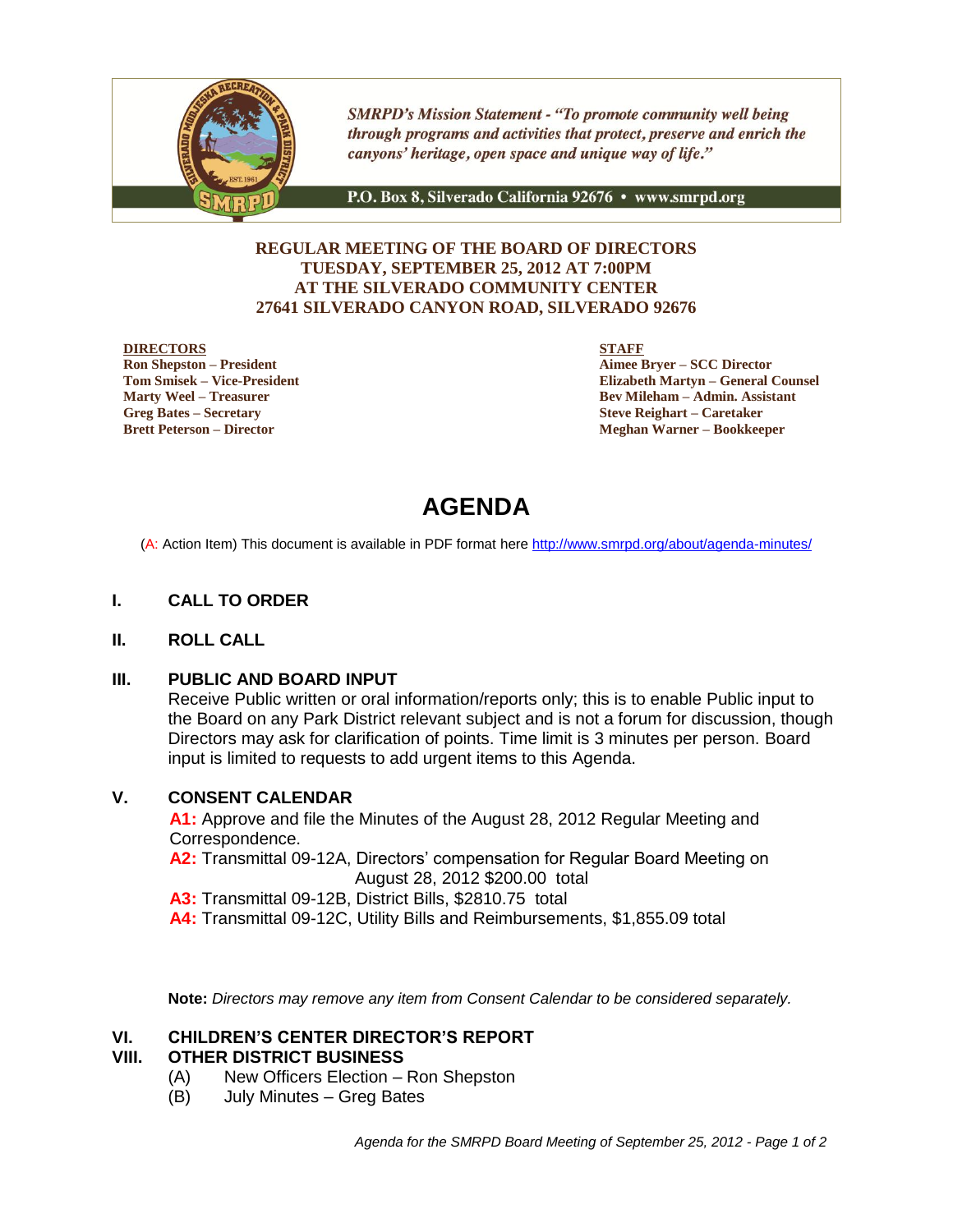- (C) CalEMA/FEMA Project Update Linda May/Greg Bates
- (D) New St. Michael's Abbey Update Alternative 1 Comment Ron Shepston/Greg **Bates**
- (E) Third Party Donations to SCC Tom Smisek
- (F) New Auditor Greg Bates

# **IX. COMMITTEES**

*NOTE: There will be no discussion of Committee issues unless agendized below or added to the Agenda by majority vote of the Board in Section III to address issues that require immediate attention for reasons to be explained in the motion to add. Other comments can be made under Director Comments.*

### **STANDING COMMITTEES AND REPRESENTATIVES:**

- (A) **RECREATION** (Peterson)
- (B) **FINANCE** (Weel)
- (C) **PERSONNEL** (Shepston)
- (D) **OPEN SPACE AND TRAILS** (Peterson, Bates)
- (E) **FACILITIES MAINTENANCE AND SAFETY** (Weel, Peterson)

# **AD HOC COMMITTEES & REPRESENTATIVES:**

- (F) **ISDOC REPRESENTATIVE (**Shepston)
- (G) **PRESERVATION & RESTORATION** (Smisek)
- (H) **COMMUNICATIONS & DISTRICT OUTREACH** (Smisek)
- (I) **SILVERADO CHILDREN'S CENTER** (Shepston) **Children's Center Advisory Committee** (Shepston, Bryer) (Public Members: Dawn Lynch, Julia Jones-Tester, Deborah Johnson)

# **X. DIRECTOR'S COMMENTS**

Pursuant to Government Code §54954.2 members of the Board of Directors or Staff may ask questions for clarification, make brief announcements, make brief reports on their activities. The Board or a Board member may provide a reference to Staff or other resources for factual information, request Staff to report back at a subsequent meeting concerning any matter, or direct that a matter of business be placed on a future Agenda.

- (1) Director Smisek
- (2) Director Bates
- (3) Director Shepston
- (4) Director Peterson
- (5) Director Weel

# **XI. ADJOURNMENT**

The next regular meeting of the Board of Directors will be at the Silverado Community Center, 27641 Silverado Canyon Road at 7:00 PM on October 23, 2012.

Materials related to an item on this agenda submitted after distribution of the agenda packet are either available for public inspection at the Silverado Library, and posted on the SMRPD website at <http://www.smrpd.org/>about/agenda-minutes/. Materials prepared by SMRPD will be available at the meeting, those provided by others after the meeting.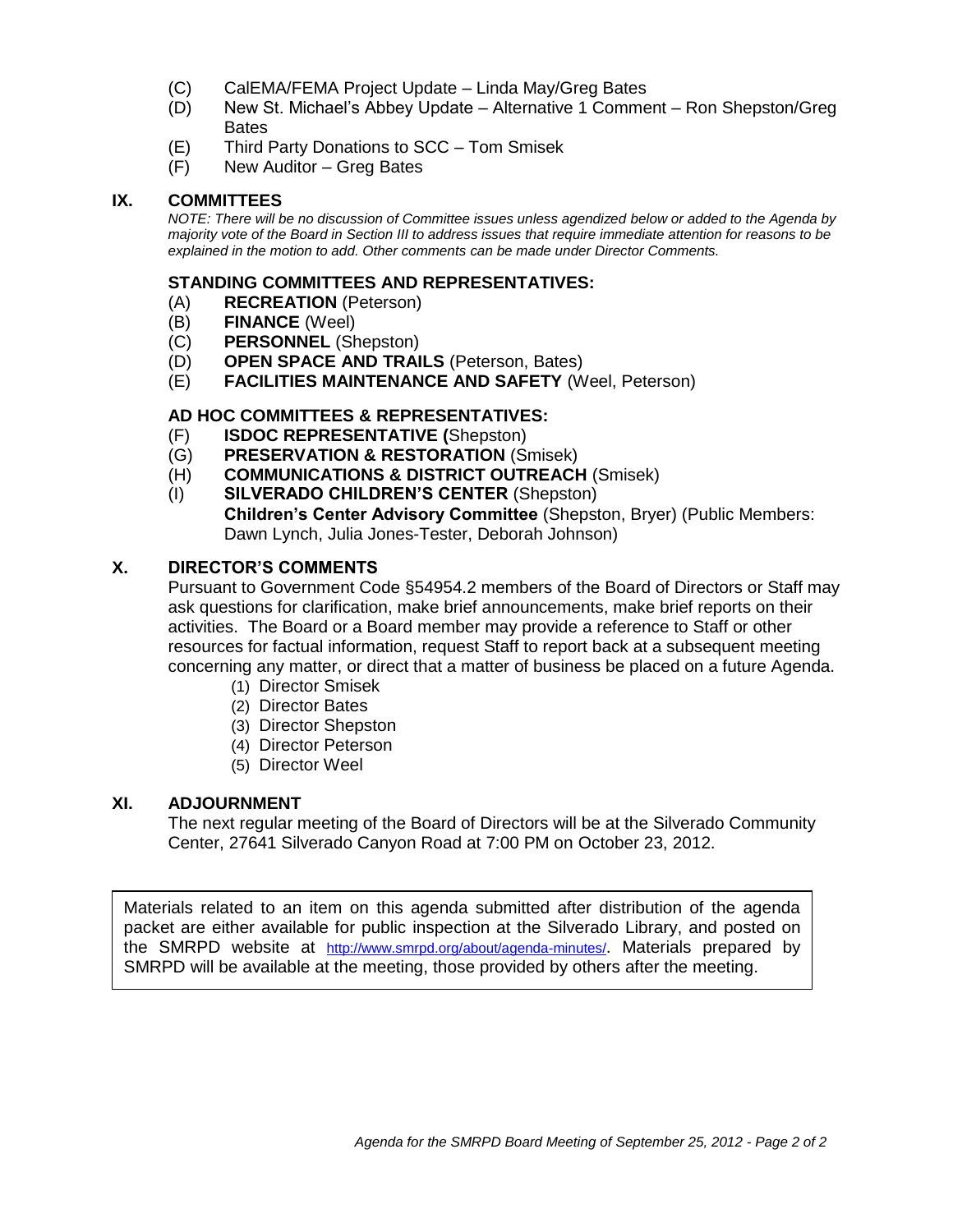#### **LOCALLY GOVERNED DISTRICT DATE: 09/15/12 CLAIMS TRANSMITTED FOR PAYMENT REPORT 09-12C**

| <b>CLAIMS INANSMITTED FON FATMENT</b>             |                                                                                           |                            |                                |                    |                      | <b>NEFUNI</b>               | <b>05-146</b> |
|---------------------------------------------------|-------------------------------------------------------------------------------------------|----------------------------|--------------------------------|--------------------|----------------------|-----------------------------|---------------|
| Sil-Mod Rec. and Parks Dist.<br>P.O.Box 8         | THE COUNTY AUDITOR IS AUTHORIZED TO<br>DRAW THIS CHECK FROM FUND: 728 BUDGET CONTROL: 728 |                            |                                |                    |                      |                             |               |
| PAYEE NAME AND ADDRESS<br>SOCIAL SECURITY /TAX ID | DATE<br><b>INVOICE#</b>                                                                   | <b>DEP</b><br><b>V700</b>  | OBJT<br>REV/<br><b>BS ACCT</b> | <b>UNIT</b><br>900 | <b>AMOUNT</b>        | AC'S USE ONLY<br>DOC NUMBER | SC            |
|                                                   |                                                                                           |                            |                                |                    |                      |                             |               |
|                                                   | <b>REIMBURSEMENT OF CHECK #1976</b>                                                       |                            |                                |                    |                      |                             |               |
| VC-1672                                           | <b>PAID TO: JANI-KING</b>                                                                 |                            |                                |                    |                      |                             |               |
| SMRPD (BofA Account)                              | INVOICE #LAX09120432                                                                      | <b>V700</b>                | 1400                           | 900                | \$220.38             |                             |               |
| P.O. Box 8                                        | INVOICE #LAX09120425                                                                      | <b>V700</b>                | 1400                           | 900                | \$226.58             |                             |               |
| Silverado, CA 92676                               |                                                                                           |                            |                                |                    |                      |                             |               |
|                                                   |                                                                                           |                            |                                |                    | \$446.96             |                             |               |
| <b>VC-1672</b>                                    | <b>REIMBURSEMENT OF CHECK #1977</b>                                                       |                            |                                |                    |                      |                             |               |
| SMRPD (BofA Account)                              | PAID TO: WASTE MANAGEMENT                                                                 |                            |                                |                    |                      |                             |               |
| P.O. Box 8                                        | INVOICE #0060890-2884-6                                                                   | <b>V700</b>                | 2800                           | 900                | \$212.84             |                             |               |
| Silverado, CA 92676                               |                                                                                           |                            |                                |                    |                      |                             |               |
|                                                   |                                                                                           |                            |                                |                    | \$212.84             |                             |               |
|                                                   | <b>REIMBURSEMENT OF CHECK #1978</b>                                                       |                            |                                |                    |                      |                             |               |
| VC-1672                                           | <b>PAID TO: IRWD</b>                                                                      |                            |                                |                    |                      |                             |               |
| SMRPD (BofA Account)                              | METER #55418830 08/23/12 V700                                                             |                            | 2800                           | 900<br>900         | \$9.30               |                             |               |
| P.O. Box 8<br>Silverado, CA 92676                 | METER #51441202 08/23/12<br>METER #56569388 08/23/12                                      | <b>V700</b><br><b>V700</b> | 2800<br>2800                   | 900                | \$175.63<br>\$155.63 |                             |               |
|                                                   |                                                                                           |                            |                                |                    | \$340.56             |                             |               |
|                                                   | <b>REIMBURSEMENT OF DEBITS</b>                                                            |                            |                                |                    |                      |                             |               |
| <b>VC-1672</b>                                    | <b>PAID TO: SCE</b>                                                                       |                            |                                |                    |                      |                             |               |
| SMRPD (BofA Account)                              | ACCOUNT #2-25-699-8121 08/2012                                                            | <b>V700</b>                | 2800                           | 900                | \$91.30              |                             |               |
| P.O. Box 8                                        | ACCOUNT #2-32-988-1767 08/2012                                                            | <b>V700</b>                | 2800                           | 900                | \$617.31             |                             |               |
| Silverado, CA 92676                               |                                                                                           |                            |                                |                    |                      |                             |               |
|                                                   |                                                                                           |                            |                                |                    | \$708.61             |                             |               |
|                                                   | <b>REIMBURSEMENT OF DEBITS</b>                                                            |                            |                                |                    |                      |                             |               |
| VC-1672                                           | PAID TO: AT&T                                                                             |                            |                                |                    |                      |                             |               |
| SMRPD (BofA Account)<br>P.O. Box 8                | 714-649-2850 09/10/12                                                                     | <b>V700</b><br><b>V700</b> | 702<br>702                     | 900<br>900         | \$54.51<br>\$44.25   |                             |               |
| Silverado, CA 92676                               | 714-649-2428 09/10/12                                                                     |                            |                                |                    |                      |                             |               |
|                                                   |                                                                                           |                            |                                |                    | \$98.76              |                             |               |
|                                                   |                                                                                           |                            |                                |                    |                      |                             |               |
| VC-1672                                           | <b>REIMBURSEMENT OF CHECK #1985</b>                                                       |                            |                                |                    |                      |                             |               |
| SMRPD (BofA Account)                              | PAID TO: WASTE MANAGEMENT                                                                 |                            |                                |                    |                      |                             |               |
| P.O. Box 8                                        | INVOICE #2947414-2884-0                                                                   | <b>V700</b>                | 2800                           | 900                | \$47.36              |                             |               |
| Silverado, CA 92676                               |                                                                                           |                            |                                |                    |                      |                             |               |
|                                                   |                                                                                           |                            |                                |                    | \$47.36              |                             |               |
|                                                   |                                                                                           |                            |                                |                    |                      |                             |               |
|                                                   |                                                                                           |                            |                                |                    |                      |                             |               |
|                                                   |                                                                                           |                            |                                |                    |                      |                             |               |
|                                                   |                                                                                           |                            |                                |                    |                      |                             |               |
|                                                   |                                                                                           |                            |                                |                    |                      |                             |               |
|                                                   |                                                                                           |                            |                                |                    |                      |                             |               |
|                                                   |                                                                                           |                            |                                |                    |                      |                             |               |
|                                                   |                                                                                           |                            |                                |                    |                      |                             |               |
|                                                   |                                                                                           |                            |                                |                    |                      |                             |               |
|                                                   |                                                                                           |                            |                                |                    |                      |                             |               |
|                                                   |                                                                                           |                            |                                |                    |                      |                             |               |
|                                                   |                                                                                           |                            |                                |                    |                      |                             |               |
|                                                   |                                                                                           |                            |                                |                    |                      |                             |               |
|                                                   |                                                                                           |                            |                                |                    |                      |                             |               |
|                                                   |                                                                                           |                            |                                |                    |                      |                             |               |
|                                                   |                                                                                           |                            |                                |                    |                      |                             |               |
|                                                   |                                                                                           |                            |                                |                    |                      |                             |               |
|                                                   |                                                                                           |                            |                                |                    |                      |                             |               |

The claims listed above totaling **\$1,855.09** 

are approved for payment pursuant to an order entered in the Minutes

of the Board of Directors of this District and I certify that the payees named who are described in Government Code Section 3101 have taken an oath or affirmation required by Government Code Section 3102.

 $\_$  , and the set of the set of the set of the set of the set of the set of the set of the set of the set of the set of the set of the set of the set of the set of the set of the set of the set of the set of the set of th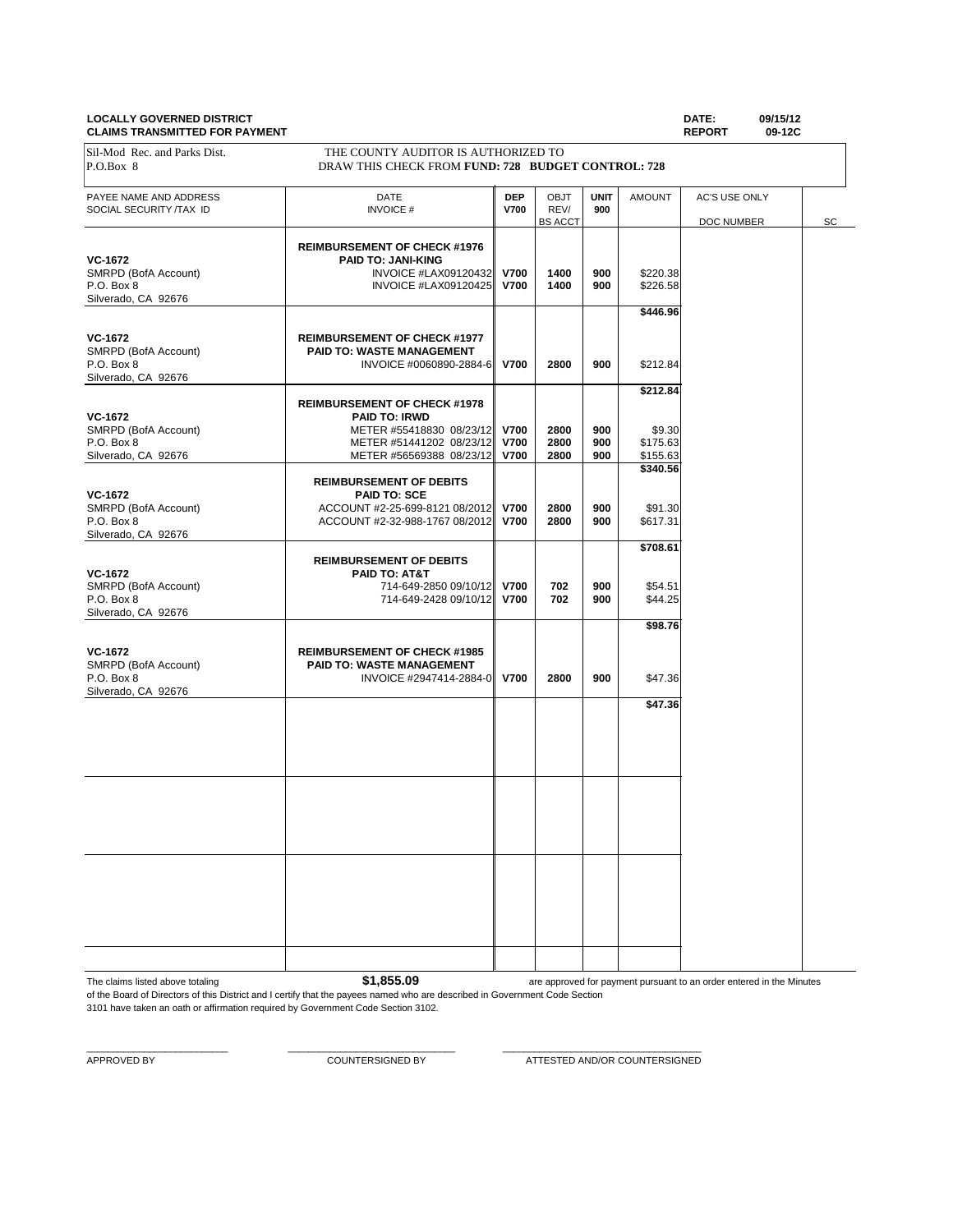

**SMRPD's Mission Statement - "To promote community well being** through programs and activities that protect, preserve and enrich the canyons' heritage, open space and unique way of life."

P.O. Box 8, Silverado California 92676 · www.smrpd.org

# MINUTES OF THE REGULAR MEETING OF THE BOARD OF DIRECTORS

# TUESDAY AUGUST 28, 2012 AT 7:00 PM

# AT THE SILVERADO COMMUNITY CENTER

# 27641 SILVERADO CANYON ROAD, SILVERADO 92676

# DIRECTORS STAFF

Ron Shepston - President Aimee Bryer - Scc Director

Tom Smisek - Vice President Elizabeth Martyn - General Counsel

Greg Bates – Secretary Bev Mileham - Admin. Assistant

Marty Weel - Treasurer Steve Reighart - Caretaker

Brett Peterson - Director Meghan Warner - Bookkeeper

# **MINUTES**

**Action Item) This document is available in PDF format a[t http://www.smrpd.org](http://www.smrpd.org/)**

### **CALL TO ORDER**

The meeting was called to order at 7:07PM by Director Smisek, who acted as chair person. Director Shepston was away on business.

# **ROLL CALL**

Directors Smisek, Peterson, Weel, and Bates were present. Caretaker Steve Reighart, Children Center Director Aimee Bryer, and Admin. Assist. Bev Mileham

# **PUBLIC ATTENDANCE**

Wendy Hayter, Jane Bove, Pam (S?), Chad Kearns, Linda Kearns, Mike Boeck, Lisa Collins, Linda Unger, signed in.

# . **PUBLIC AND BOARD INPUT ON NON-AGENDIZED ITEMS**